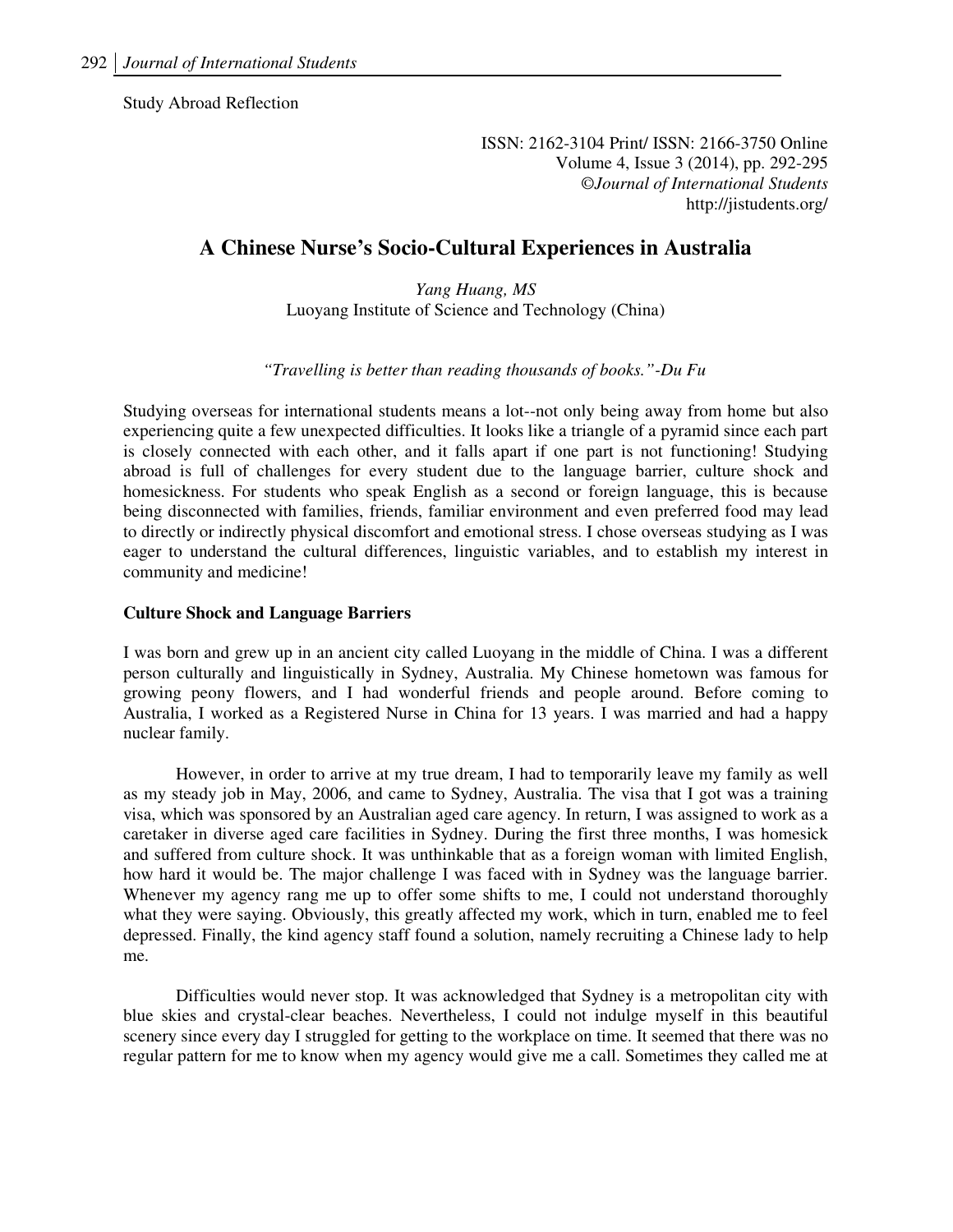night time. Although I hated to be interrupted during bed time, I could not say "no". This is because if they were unpleasant, they would cancel my working opportunities next time.

## **The Influences that Church Friends Gave Me**

As an old saying goes*, a friend in need is a friend indeed.* My life became colorful after I met Susan, a Chinese nurse from Hebei Province of China in Australia. She was a short lady with a round face, but her smiling face gave me a good first impression. Susan was a Christian, so under her great influence, I started to go to church regularly. Stephen was a gentle Australian young man. We became friendly gradually during church activities. In order to improve my English abilities and under his encouragement, I began to write a diary in English. Stephen was a responsible tutor and checked my writing carefully once a week. My writing skills significantly improved. Additionally, as a result of recreational activities such as bush walking, climbing mountains and rowing canoes with my church friends, my spoken English improved significantly. To my happiness, I eventually could understand what my agency would say by phone. Also, my work performance gained appreciation from other staff.

In 2007, I was invited to attend my church friend Chaohui's graduation ceremony. Chaohui was a nursing student from Malaysia. I still remembered the thousands of people that witnessed this grand event along with cheerful college students who shared their joyfulness with tearful family members. At that time, I could not help but thinking how wonderful it would be if I could acquire the degree from the university in Australia. One day, I talked to Jane, my trainer, about my feelings. She encouraged me to never give up my dream. Admittedly, Jane's encouragement had a profound impact on my later decision.

# **Language Preparation**

Later, I got a conditional offer from Flinders University, Adelaide, so I returned to Australia again with the student visa on 19 March, 2008. I arrived to Adelaide before Easter holiday. The staff from Studying at International English Language Institute (IELI) picked me up at Adelaide airport and sent me to the host family. The accommodation was an old castle-style house, which was located in the uphill. The house owners were a kind old couple. Eating the delicious food cooked by the landlady on the first night, I had a sense of family belonging.

My first day in IELI was the placement test. My results demonstrated communication skills in level 5, reading and writing in level 5 and listening in level 4 out of a band of 9. I was told that I must completely finish level 6 before July. Otherwise, I could not start my nursing course in July, 2008. This devastating news enabled me to feel upset since I thought that I probably could not finish the language course before July. Under the suggestion of tutors, I booked the International English Language Testing System (IELTS) exam on 21<sup>st</sup> June, 2008.

The first session (5 weeks period) went quickly. My results drove me crazy because my reading and writing reached level 6 (I got 87%), my communication skills still stayed at level 5 (I got 80%) and my listening skills arrived to level 5 (I got 85%). I was half happy and half sad at that moment. Reading and writing was a tough topic for the majority of international students. There was no exception for me. In order to finish the homework with good quality, every single night, I had to stay up late for studying. As an old saying goes, no pain, no gain. I got 90% and easily passed my reading and writing tests during the second session. Furthermore, both my listening and communication skills improved from the level 5 to level 6. It only left the final five weeks before university classes started. Surprisingly, I seemed to have created a miracle since I got 85% marks in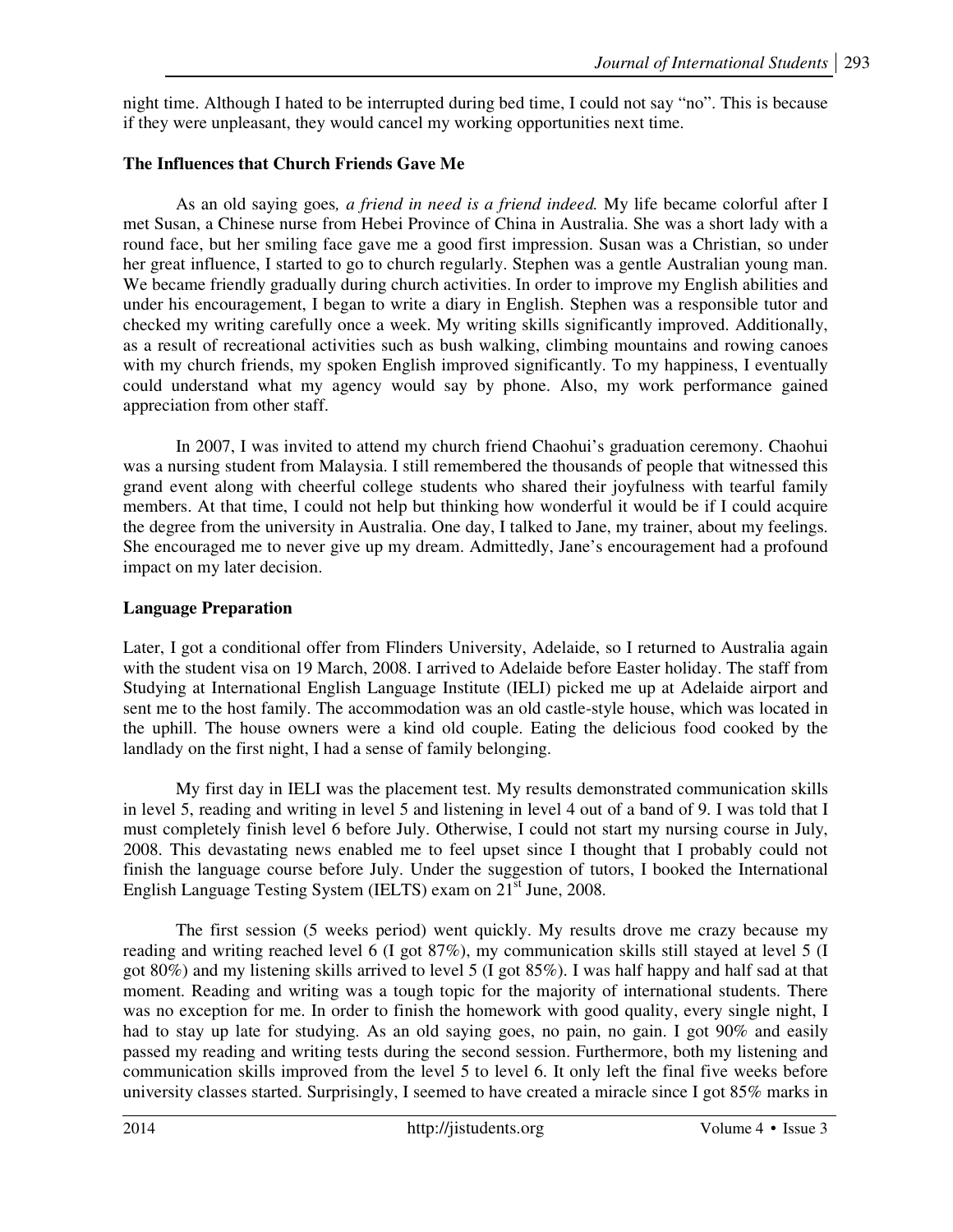listening and communication skills and also I passed the IELTS exam. My results showed listening 6.5, reading 6.0, writing 7.0, speaking 7.0 and overall 6.5 out of 9. Moreover, I got a job interview from an aged care facility and I got a casual position as a caretaker in this nursing home soon.

## **University life in Adelaide, Australia**

## **One Year Bachelor of Nursing Course**

I became a university student in Flinders University in July, 2008. However, the university life in Australia was accompanied by many unexpected hardships and frustrations. I was confused during the first week since I did not know about how to prepare for the tutorial. Later, I found out university students in Australia mainly focused on computer-based self-study, which means that students have to do more readings before class. I borrowed 15 books from the library, and put them on the floor in my room at random. The books lay on my beautiful blanket, but I did not want to read them. I heard the university provided students with free counseling, so I made an appointment on the second week. The counsellor whom I met with was a knowledgeable British lady. After listening to my problems, she suggested for me to balance between work and study and eat healthy food.

I had four topics during the first semester, I felt so stressed when the exams would come. I emailed the tutor whose name is Margaret, and she offered many useful exam coping strategies to me. I reviewed my notes and gained a better understanding about the topic. My exam results further proved that the effort that I made was worthwhile.

I got lost one night when I finished my shift in the nursing home. I used to go home on foot and it took me around 15 minutes. However, I could not find my way home that night since my head was full of exams and essays. Later, I called my landlord and wanted to clarify the right direction. However, I could not provide him with the exact location where I was at that time, so he angrily hung up the phone. I felt nervous and frightened. Even worse, I thought of calling a taxi but I found I forgot to bring my purse with me. After two hours wandering the streets, I eventually arrived at home. In July, 2009, I graduated from Flinders University with the Degree in Bachelor of Nursing.

### **One and Half Years Master of Nursing Course**

One year's studying experience enabled me to be more confident. Additionally, under my tutor Margaret's encouragement, I decided to continue exploring knowledge. On the second semester of my Master study, I enrolled in a topic called Mental Health. During tutorial, some students argued that international students should be considered as a vulnerable group due to the language barriers, culture shock and emotional distress. This reminded me of the importance of relaxation.

Palliative Care Management was an interesting topic, which indicates that truth telling exerts a positive influence on improving the quality of life of the dying patient. In Chinese culture, families and doctors are less likely to tell dying patients' real prognosis. In order to build up my knowledge in this field, I enrolled in topics, like Communication at the End of Life and Bereavement and Loss. As a matter of fact, these topics made me depressed due to sorrowful stories and limited medicine. Luckily, my tutor Margaret, whom I called Australian mother, assisted me with overcoming these difficulties by communicating, encouraging and doing some activities with